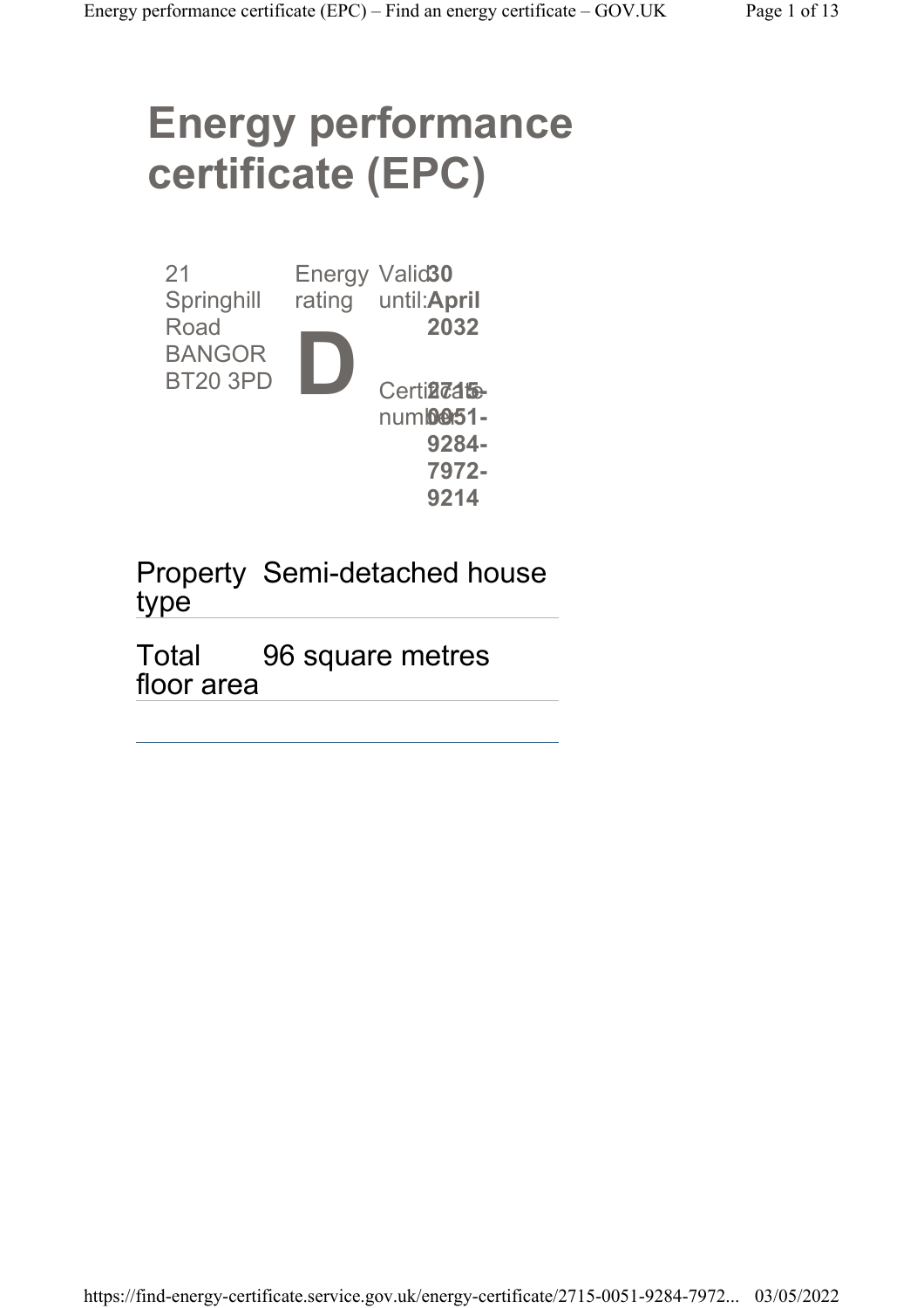## **Energy efficiency rating for this property**

This property's current energy rating is D. It has the potential to be D.

See how to improve this property's energy performance.



The graph shows this

property's current and potential energy efficiency.

**Properties** are given a rating from A (most efficient) to G (least efficient).

**Properties** are also given a score. The higher the number the lower your fuel bills are likely to be.

For properties in Northern Ireland:

the average energy rating is D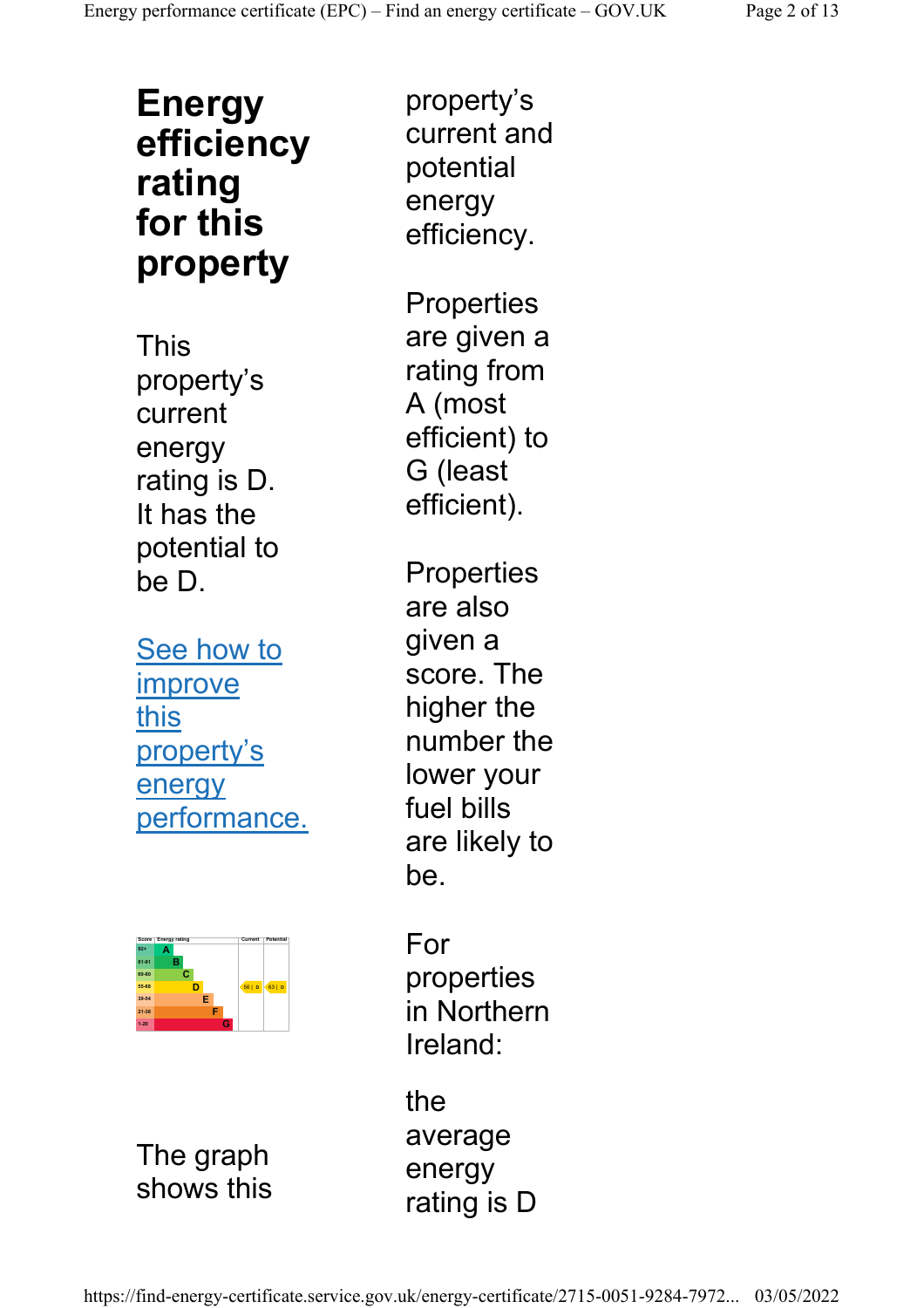the average energy score is 60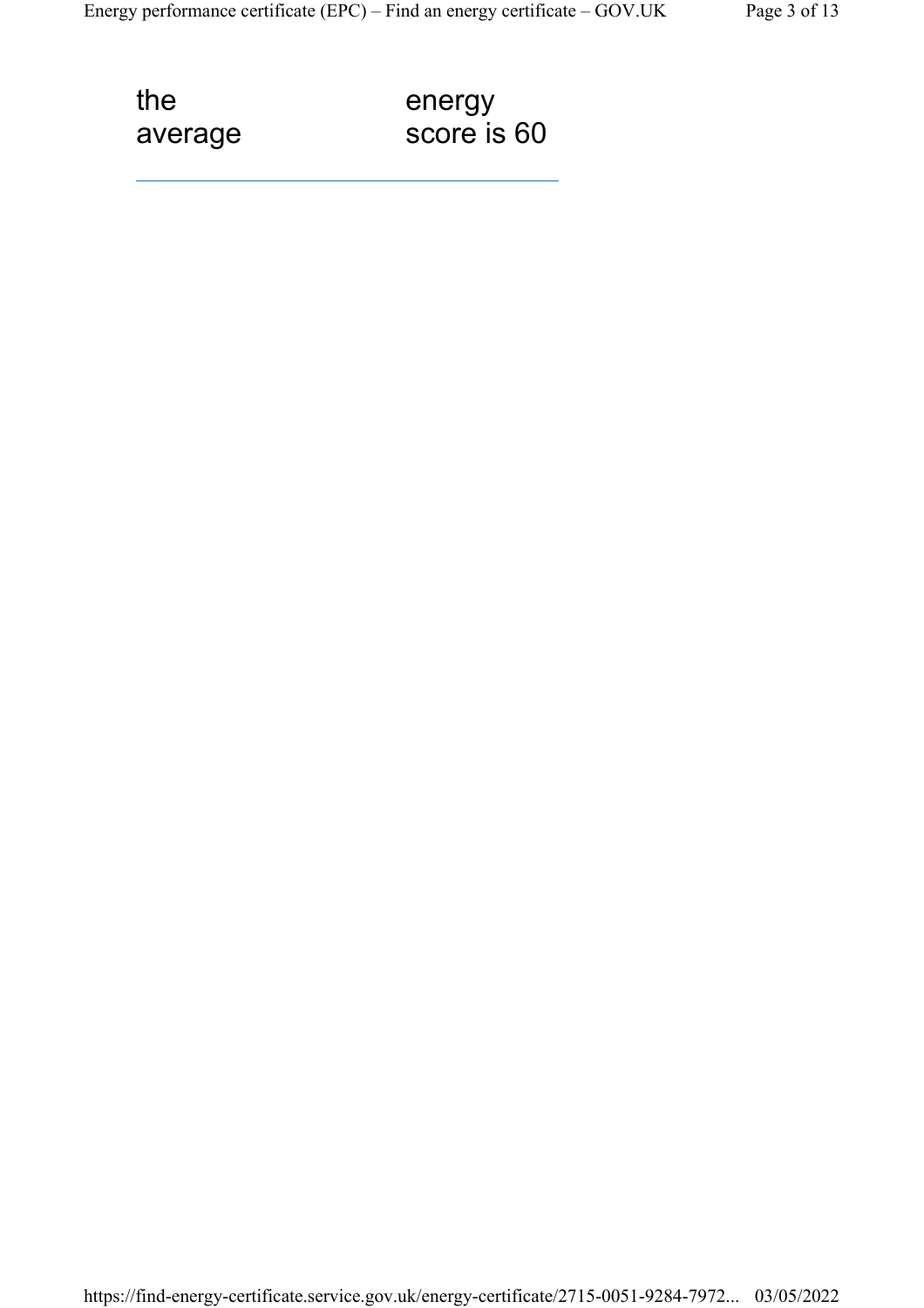# **Breakdown of property's energy performance**

This section shows the energy performance for features of this property. The assessment does not consider the condition of a feature and how well it is working.

Each feature is assessed as one of the following:

- very good (most efficient)
- good
- average
- poor

• very poor (least efficient) When the description says "assumed", it means that the feature could not be inspected and an assumption has been made based on the property's age and type.

| <b>Feature</b>          | <b>Description</b>                          | Rating       |
|-------------------------|---------------------------------------------|--------------|
| Wall                    | Cavity wall, filled cavity                  | Average      |
| Roof                    | Pitched, 300 mm loft<br>insulation          | Verv<br>good |
| Window                  | Fully double glazed                         | Average      |
| Main heating            | Boiler and radiators, oil                   | Average      |
| Main heating<br>control | Programmer, TRVs and<br>bypass              | Average      |
| Hot water               | From main system, no<br>cylinder thermostat | Poor         |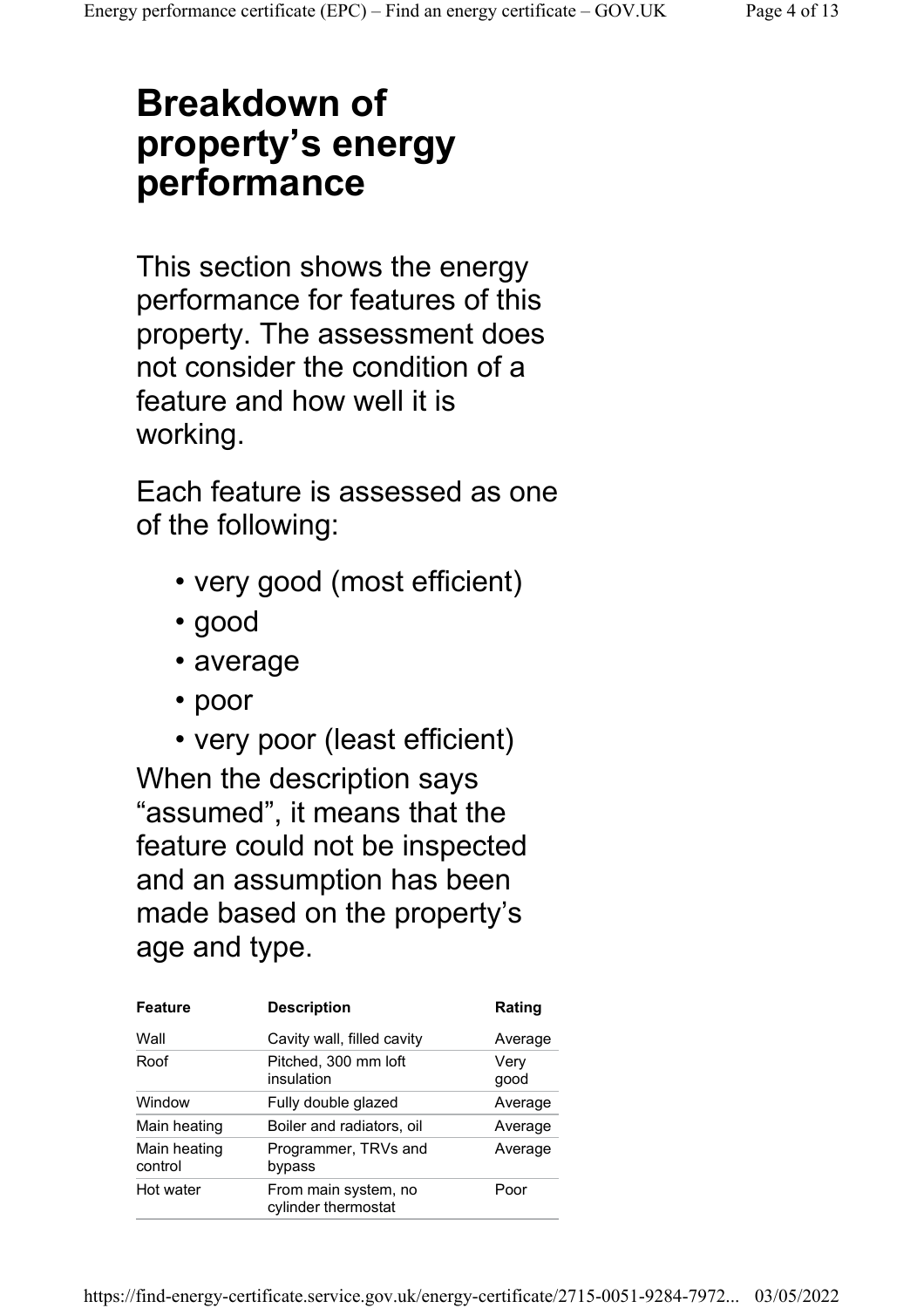| Feature              | <b>Description</b>                             | Rating       |
|----------------------|------------------------------------------------|--------------|
| Lighting             | Low energy lighting in 70% of<br>fixed outlets | Very<br>good |
| Floor                | Suspended, no insulation<br>(assumed)          | N/A          |
| Secondary<br>heating | Room heaters, dual fuel<br>(mineral and wood)  | N/A          |

#### **Primary energy use**

The primary energy use for this property per year is 236 kilowatt hours per square metre (kWh/m2).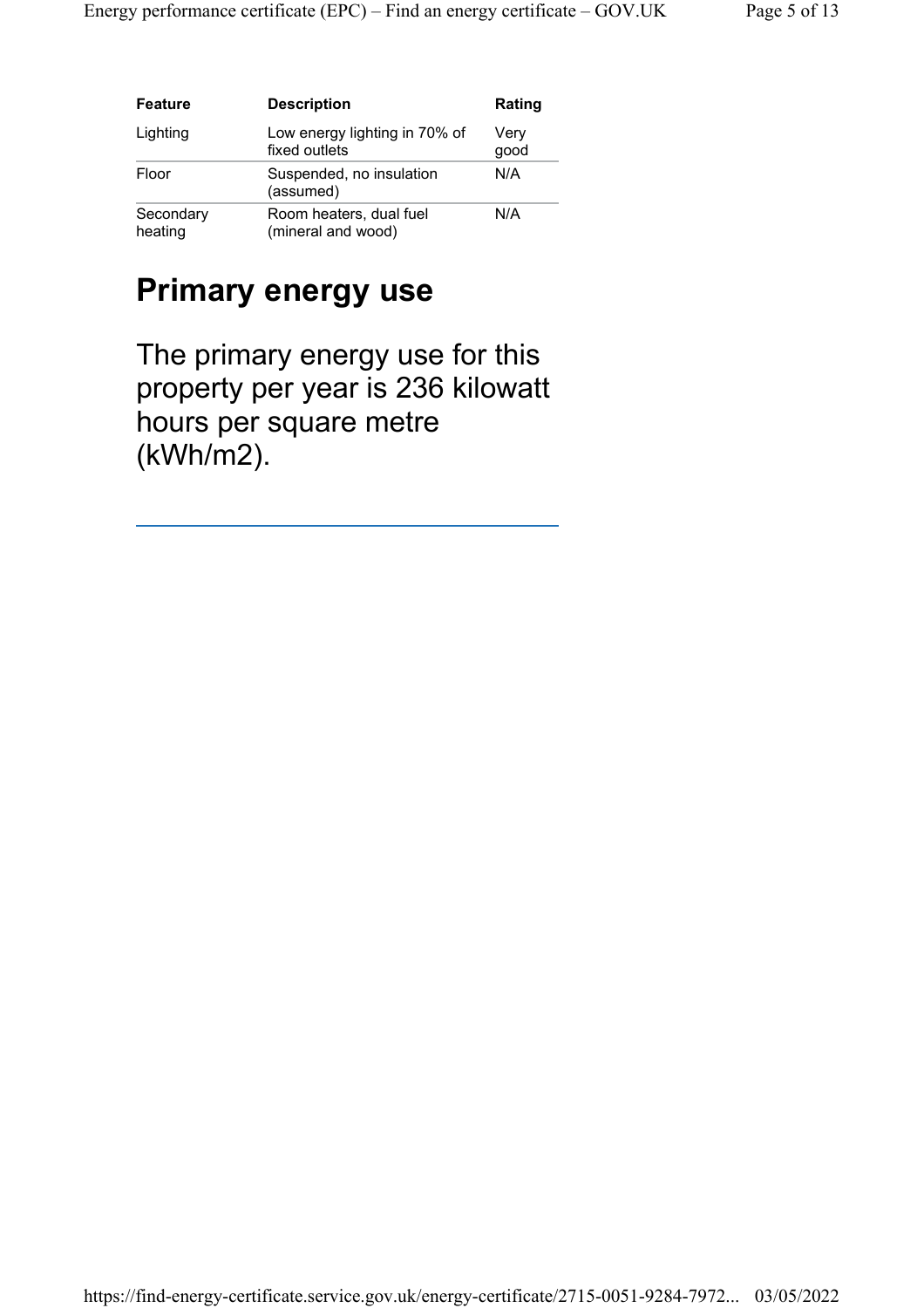| Environmer                                                                                     | rated                                                                  |
|------------------------------------------------------------------------------------------------|------------------------------------------------------------------------|
| impact                                                                                         | properties.                                                            |
| of this<br>property<br><b>This</b>                                                             | An<br>average tc<br>household<br>produces                              |
| property's<br>current<br>environmental<br>impact<br>rating is E.<br>It has the<br>potential to | This<br>property tor<br>produces<br>This<br>property's tc<br>potential |
| be D.<br>Properties<br>are rated in                                                            | production<br>By making                                                |
| a scale                                                                                        | the                                                                    |
| from A to G                                                                                    | recommend                                                              |
| based on                                                                                       | changes,                                                               |
| how much                                                                                       | you could                                                              |
| carbon                                                                                         | reduce this                                                            |
| dioxide                                                                                        | property's                                                             |
| $(CO2)$ they                                                                                   | CO2                                                                    |
| produce.                                                                                       | emissions                                                              |
| <b>Properties</b>                                                                              | by 0.9                                                                 |
| with an A                                                                                      | tonnes per                                                             |
| rating                                                                                         | year. This                                                             |
| produce                                                                                        | will help to                                                           |
| less CO2                                                                                       | protect the                                                            |
| than G                                                                                         | environmen                                                             |

https://find-energy-certificate.service.gov.uk/energy-certificate/2715-0051-9284-7972... 03/05/2022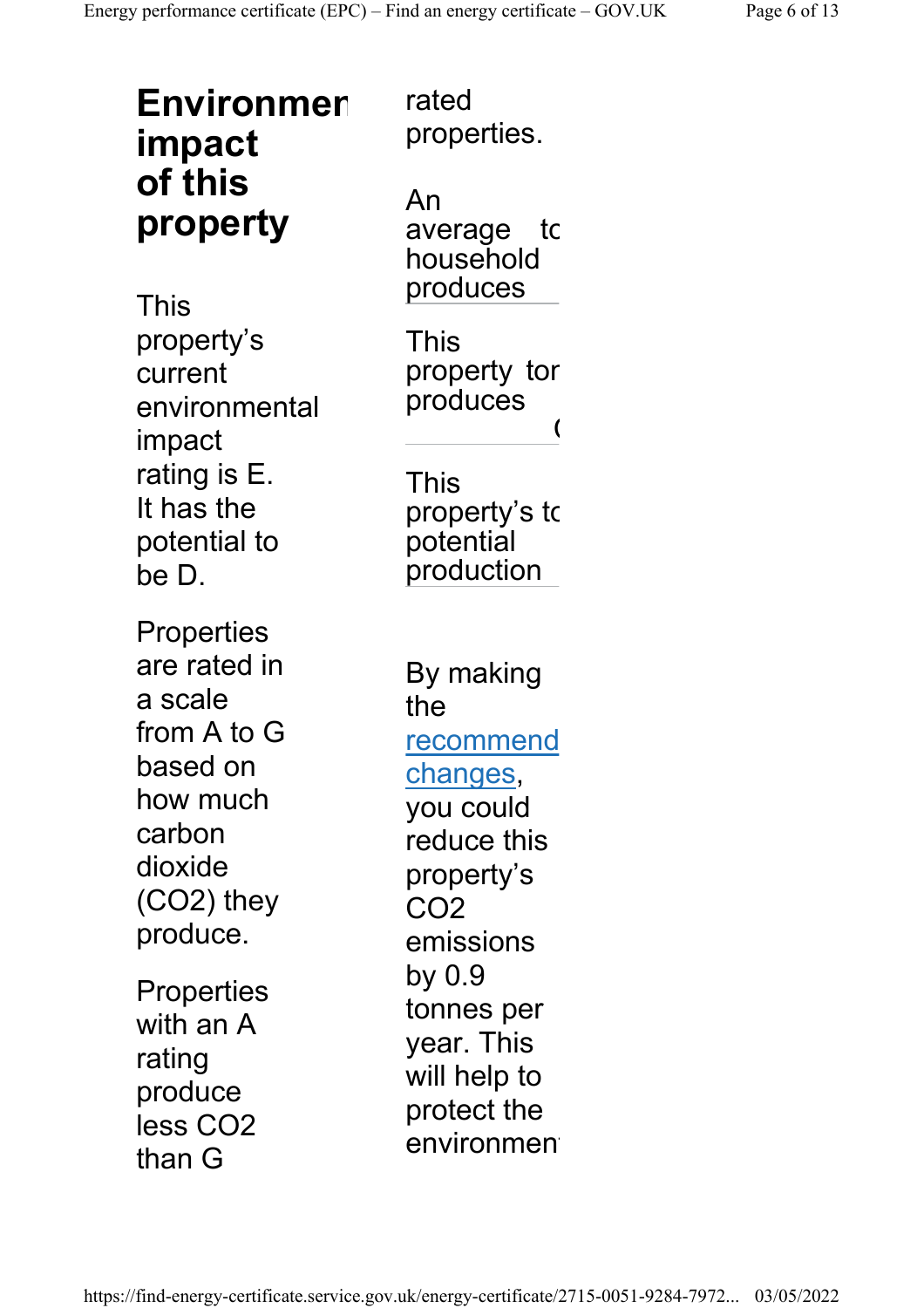Environmental impact ratings are based on assumptions about average occupancy and energy

use. They may not reflect how energy is consumed by the people living at the property.

## **Improve this property's energy performance**

By following our step by step recommendations you could reduce this property's energy use and potentially save money.

Carrying out these changes in order will improve the property's energy rating and score from D (56) to D (63).

| <b>Step</b>                              | <b>Typical</b><br>installation cost | <b>Typical</b><br>yearly<br>saving |
|------------------------------------------|-------------------------------------|------------------------------------|
| 1. Low energy lighting                   | £15                                 | £21                                |
| 2. Hot water cylinder<br>thermostat      | £200 - £400                         | £18                                |
| 3. Heating controls<br>(room thermostat) | £350 - £450                         | £52                                |
| 4. Floor insulation<br>(suspended floor) | £800 - £1,200                       | £66                                |
| 5. Solar water heating                   | £4,000 - £6,000                     | £47                                |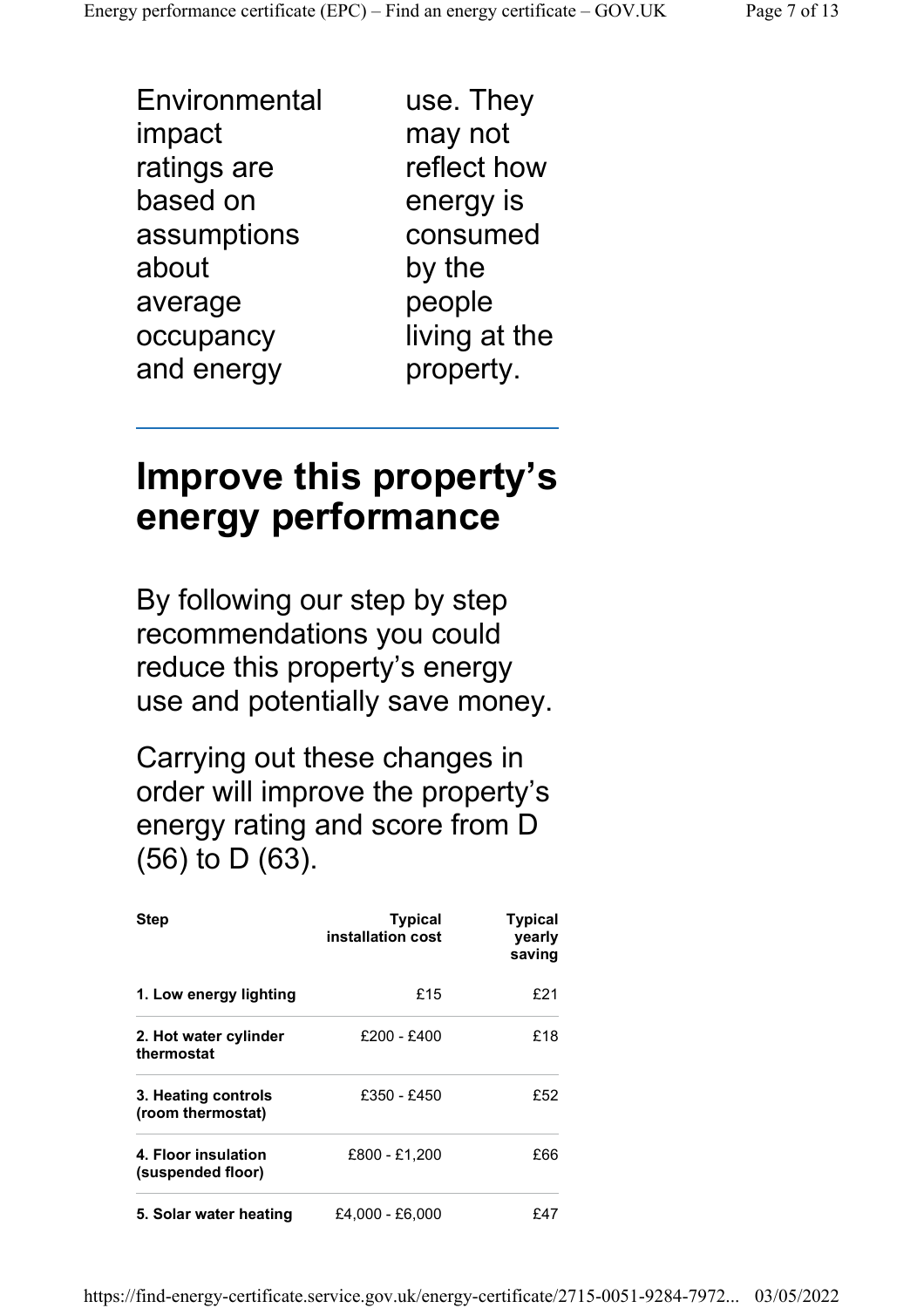| <b>Step</b>                     | <b>Typical</b><br>installation cost | <b>Typical</b><br>yearly<br>saving |
|---------------------------------|-------------------------------------|------------------------------------|
| 6. Gas condensing<br>boiler     | £3,000 - £7,000                     | £6                                 |
| 7. Solar photovoltaic<br>panels | £3,500 - £5,500                     | £353                               |

## **Paying for energy improvements**

Find energy grants and ways to save energy in your home. (https://www.gov.uk/improve-energyefficiency)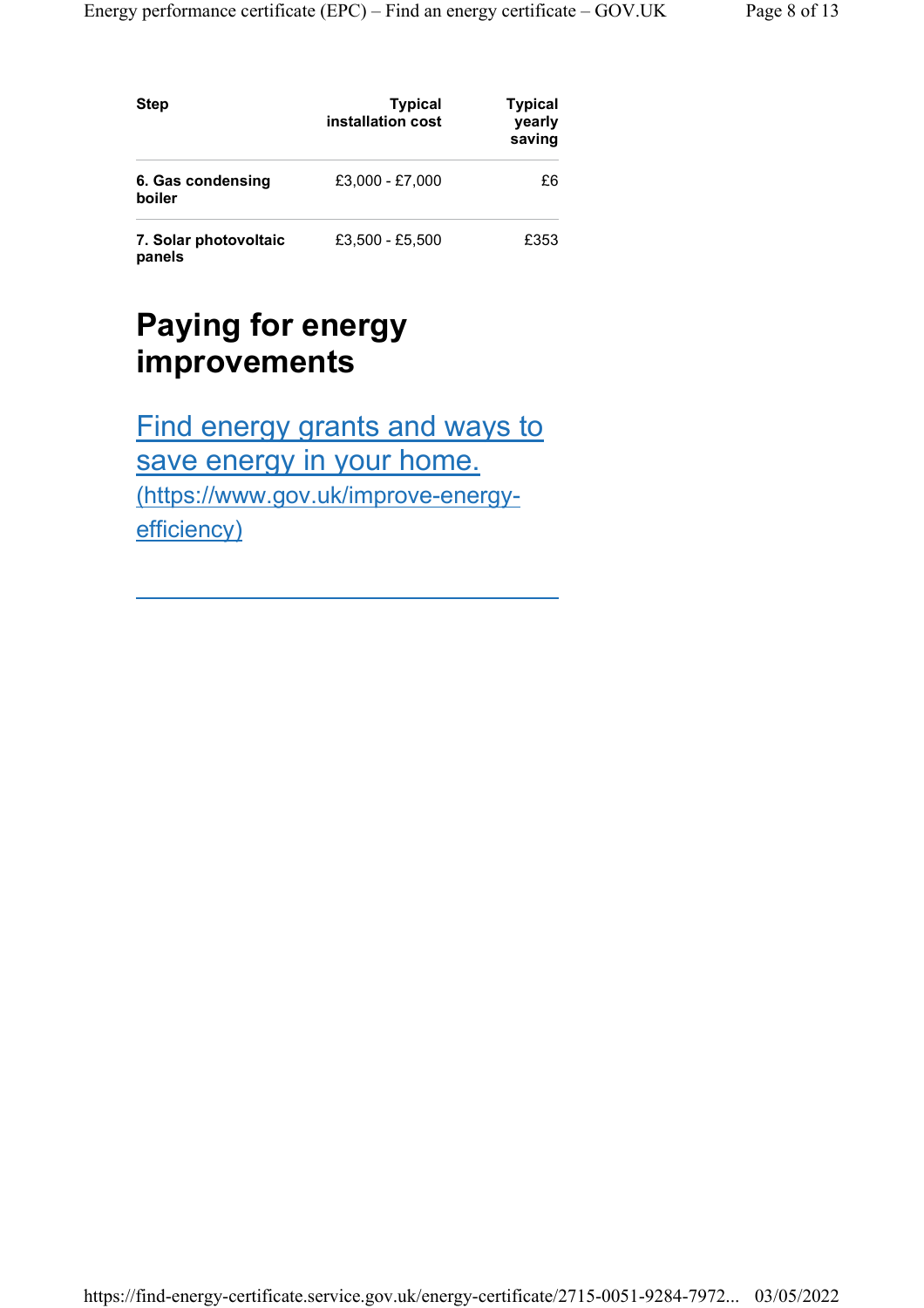**Estimated energy use and potential savings**

Estimated£924 yearly energy cost for this property

Potential£157 saving

The estimated cost shows how much the average household would spend in this property for heating, lighting and hot water. It is not based on

how energy is used by the people living at the property. The potential saving shows how much money you could save if you complete each recommend step in order.

**Heating use in this property**

Heating a property usually makes up the majority of energy costs.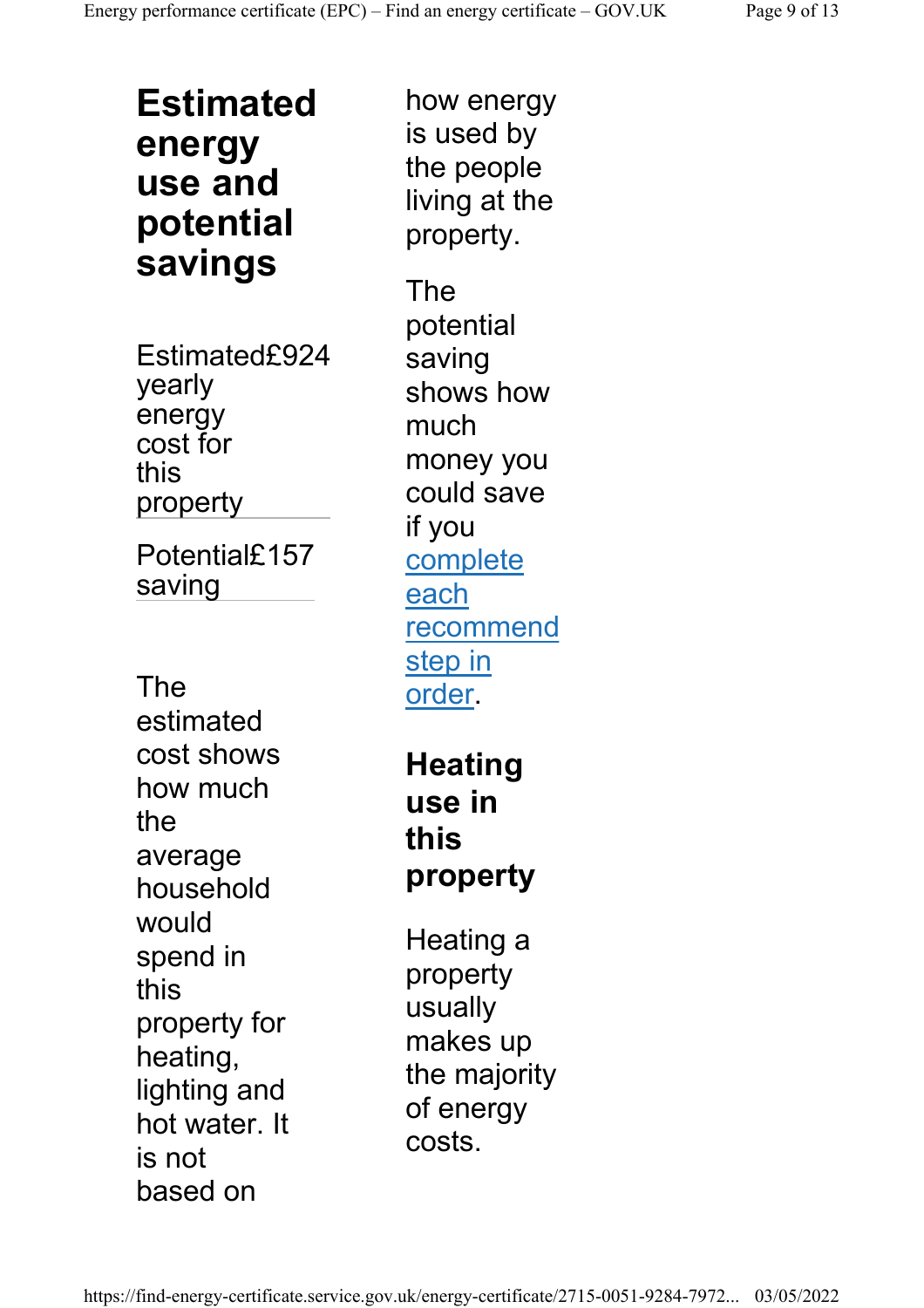**Estimated energy used to heat this property Potential** 

**energy savings by installing insulation**

The assessor did not find any opportunitie to save energy by installing insulation in this property.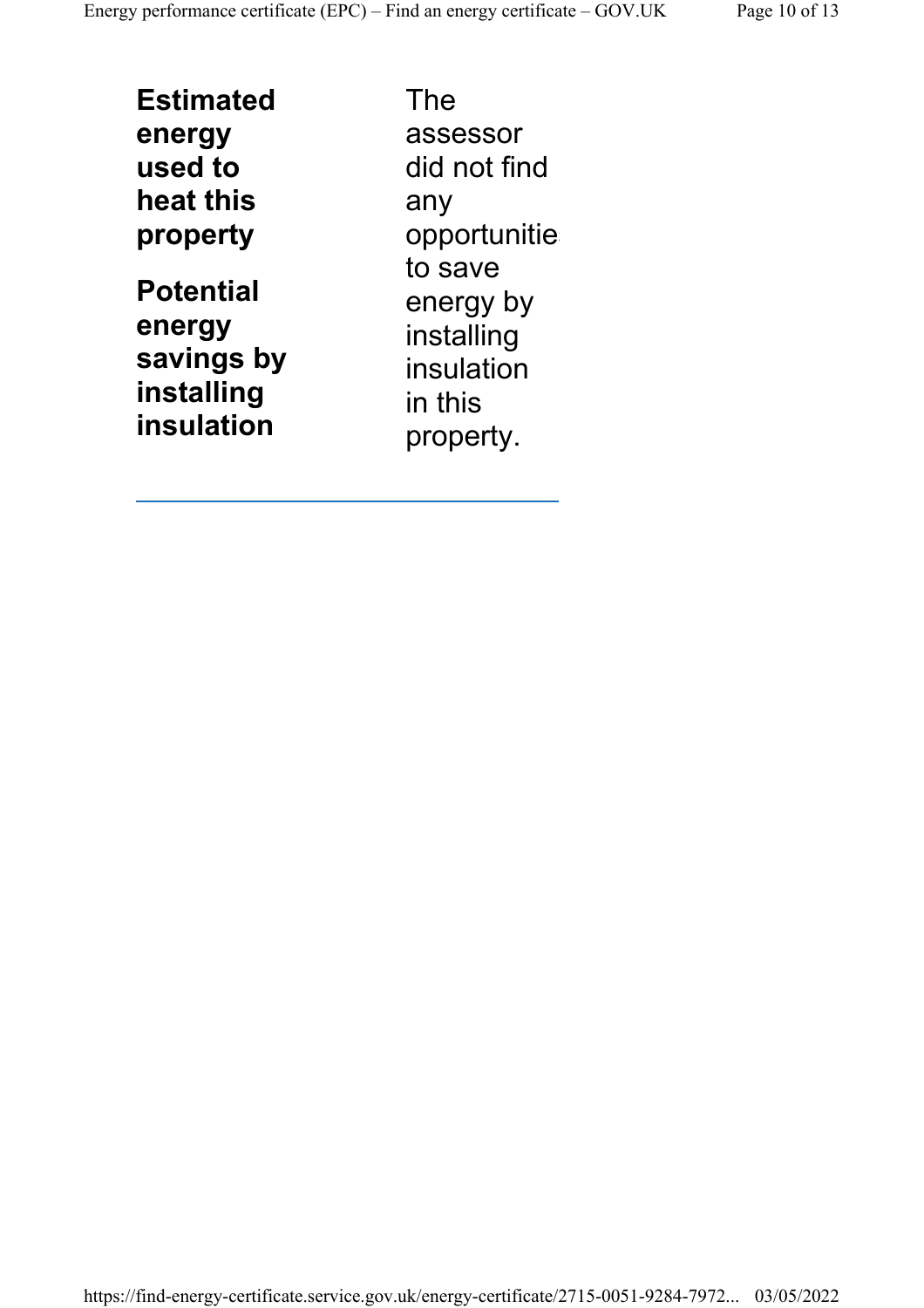# **Contacting the assessor and accreditation scheme**

This EPC was created by a qualified energy assessor.

If you are unhappy about your property's energy assessment or certificate, you can complain to the assessor directly.

If you are still unhappy after contacting the assessor, you should contact the assessor's accreditation scheme.

Accreditation schemes are appointed by the government to ensure that assessors are qualified to carry out EPC assessments.

#### **Assessor contact details**

| Assessor's       | <b>Patricia Best</b> |
|------------------|----------------------|
| name             |                      |
| <b>Telephone</b> | 07788108883          |
| Email            | patricia@bestpro     |

## **Accreditation scheme contact details**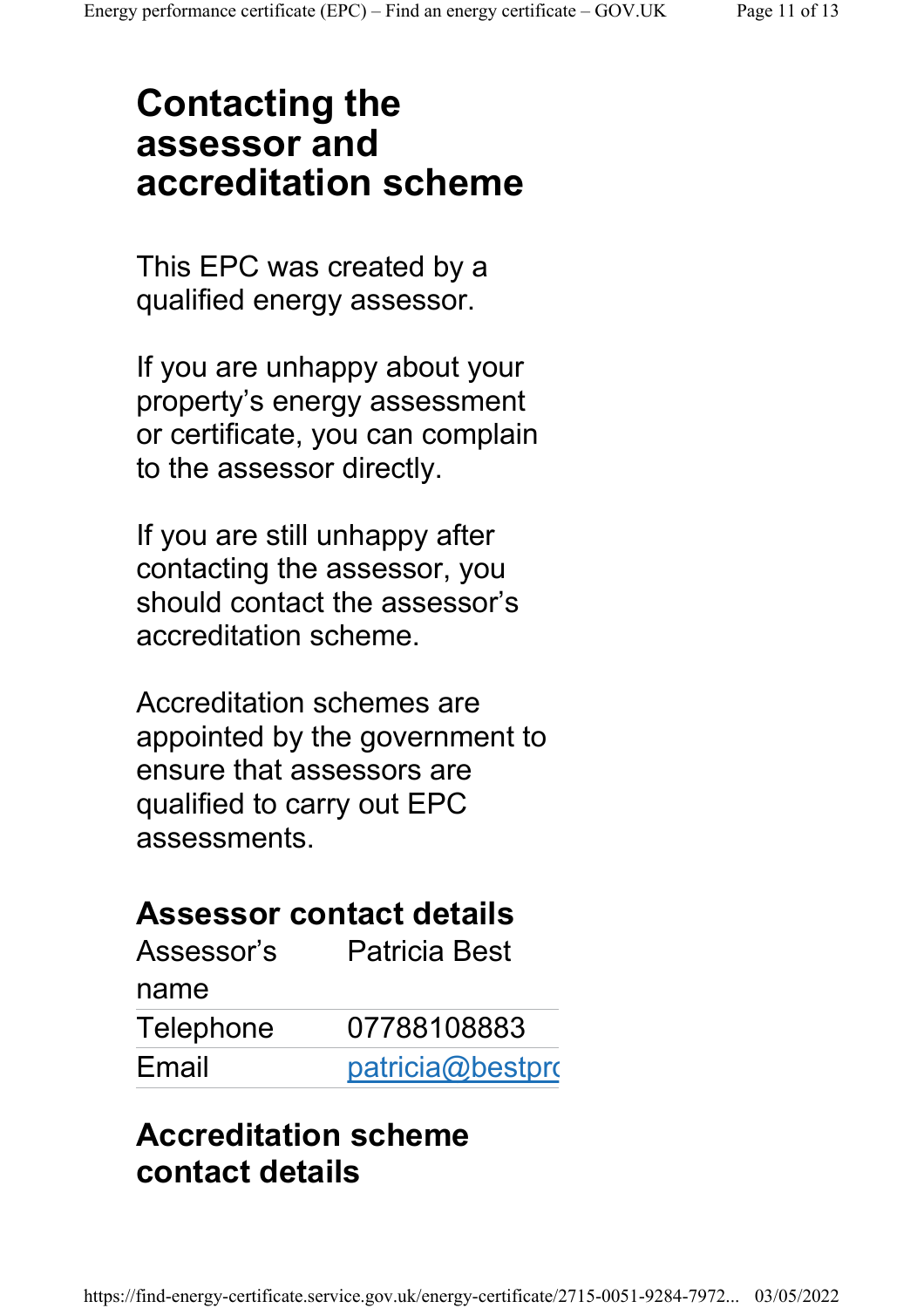| Accreditation | Stroma                   |  |
|---------------|--------------------------|--|
| scheme        | <b>Certification Ltd</b> |  |
| Assessor ID   | STRO032003               |  |
| Telephone     | 0330 124 9660            |  |
| Email         | certification@str        |  |

#### **Assessment details**

| Assessor's            |              | No related party                                                                                                                                                                                                                                                                                                                      |
|-----------------------|--------------|---------------------------------------------------------------------------------------------------------------------------------------------------------------------------------------------------------------------------------------------------------------------------------------------------------------------------------------|
| declaration           |              |                                                                                                                                                                                                                                                                                                                                       |
| Date of               |              | 29 April 2022                                                                                                                                                                                                                                                                                                                         |
| assessment            |              |                                                                                                                                                                                                                                                                                                                                       |
| Date of               | 1 May 2022   |                                                                                                                                                                                                                                                                                                                                       |
| certificate           |              |                                                                                                                                                                                                                                                                                                                                       |
| Type of<br>assessment | <b>RdSAP</b> | <b>RdSAP</b><br>(Reduced<br>data<br>Standard<br>Assessmen<br>Procedure)<br>a method<br>used to<br>assess and<br>compare the<br>energy and<br>environmen<br>performanc<br>of propertie:<br>in the UK. It<br>uses a site<br>visit and<br>survey of th<br>property to<br>calculate<br>energy<br>performanc<br>This type of<br>assessment |